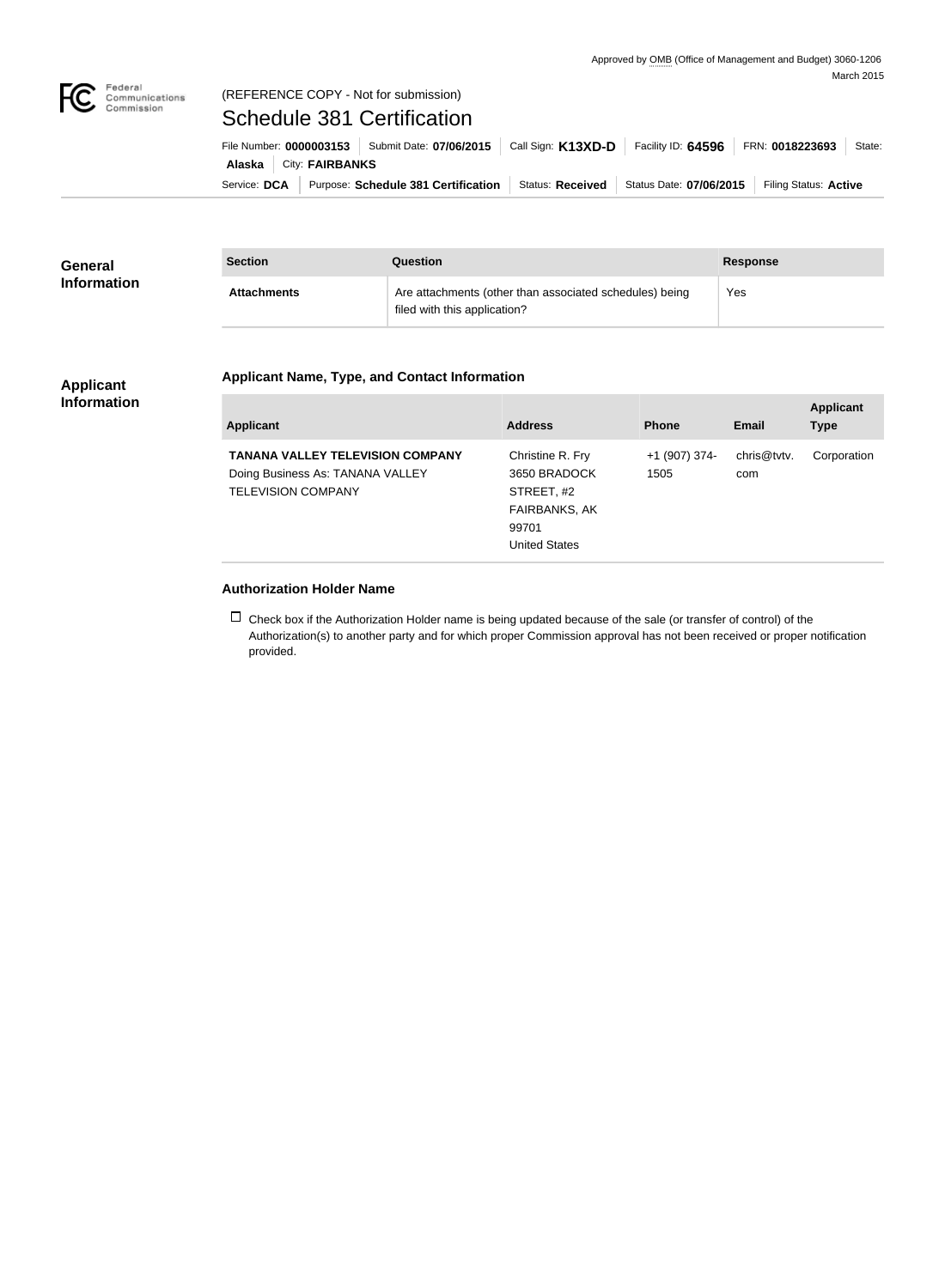| <b>Contact</b><br><b>Representatives</b><br>(2) | <b>Contact Name</b>                                                             | <b>Address</b>                                                                  | <b>Phone</b>          | <b>Email</b>             | <b>Contact Type</b>         |
|-------------------------------------------------|---------------------------------------------------------------------------------|---------------------------------------------------------------------------------|-----------------------|--------------------------|-----------------------------|
|                                                 | LOUIS R DUTREIL, JR.<br>CONSULTING ENGINEER<br>DUTREIL LUNDIN & RACKLEY<br>INC. | 201 FLETCHER<br><b>AVE</b><br>SARASOTA, FL<br>34237<br><b>United States</b>     | +1 (941) 329-<br>6004 | BOBJR@DLR.<br><b>COM</b> | Technical<br>Representative |
|                                                 | Frank R Jazzo, Esq.<br>Fletcher, Heald & Hildreth, PLC                          | 1300 N 17th Street<br>11th Floor<br>Arlington, VA 22209<br><b>United States</b> | +1 (703) 812-<br>0470 | jazzo@fhhlaw.<br>com     | Legal Representative        |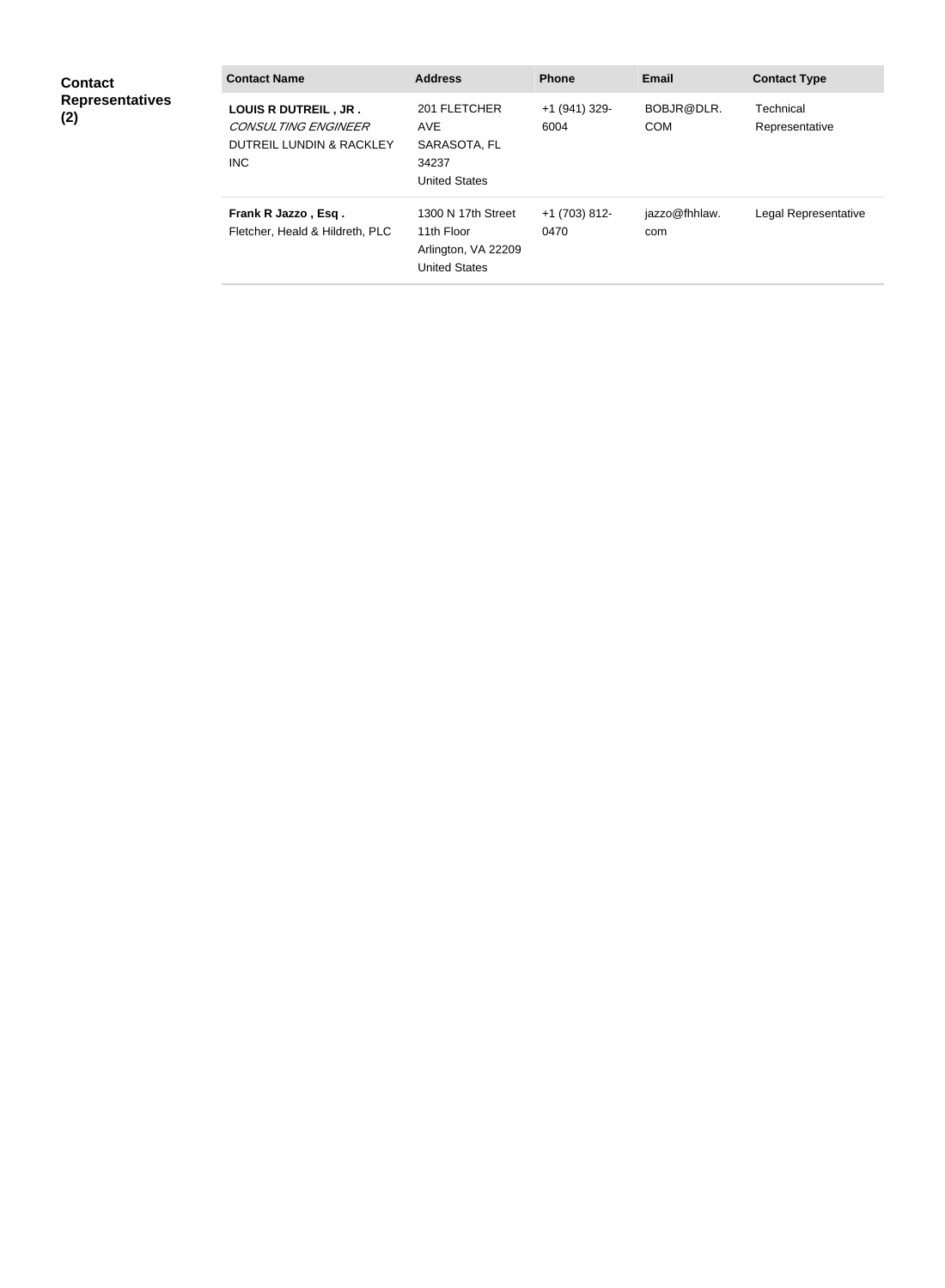| Schedule 381 |  |
|--------------|--|
|--------------|--|

| 31 | <b>Section</b>                                | Question                                                                                                                                                                                                                     | <b>Response</b>                                                   |
|----|-----------------------------------------------|------------------------------------------------------------------------------------------------------------------------------------------------------------------------------------------------------------------------------|-------------------------------------------------------------------|
|    | Database<br>Certification                     | License File Number:                                                                                                                                                                                                         | BLDVA-<br>20111128DAA                                             |
|    |                                               | Licensee hereby certifies that it has reviewed its license authorization/construction<br>permit and underlying Database Technical Information for its Eligible Facility as<br>reflected in File Number BLDVA-20111128DAA and | it is accurate and<br>complete to the<br>best of its<br>knowledge |
|    | Information<br>on Licensed<br>Facility        | <b>Transmitter Make:</b>                                                                                                                                                                                                     | Larcan                                                            |
|    |                                               | <b>Transmitter Model:</b>                                                                                                                                                                                                    | DT1000                                                            |
|    |                                               | Transmitter Maximum Power Output:                                                                                                                                                                                            | 1.0                                                               |
|    |                                               | Transmitter Type:                                                                                                                                                                                                            | Solid State                                                       |
|    | Licensee's<br>Primary<br>Antenna              | Antenna Type:                                                                                                                                                                                                                | Other                                                             |
|    |                                               | Is the licensee's primary antenna capable of operating over multiple channels (e.g.,<br>broadband)?                                                                                                                          | No                                                                |
|    |                                               | Is the licensee's primary antenna shared?                                                                                                                                                                                    | No                                                                |
|    |                                               | Antenna Location:                                                                                                                                                                                                            | Side Mount                                                        |
|    | Licensee's<br>Primary<br>Transmission<br>Line | Transmission Line Type:                                                                                                                                                                                                      | Flexible                                                          |
|    | Antenna<br>Support<br>Structure               | Year of last structural analysis conducted on the structure:                                                                                                                                                                 | 2006                                                              |
|    |                                               | Under what structural standard was the last structural analysis conducted:                                                                                                                                                   | TIA 222-Revision F                                                |
|    |                                               | Does the licensee own this antenna support structure:                                                                                                                                                                        | Yes                                                               |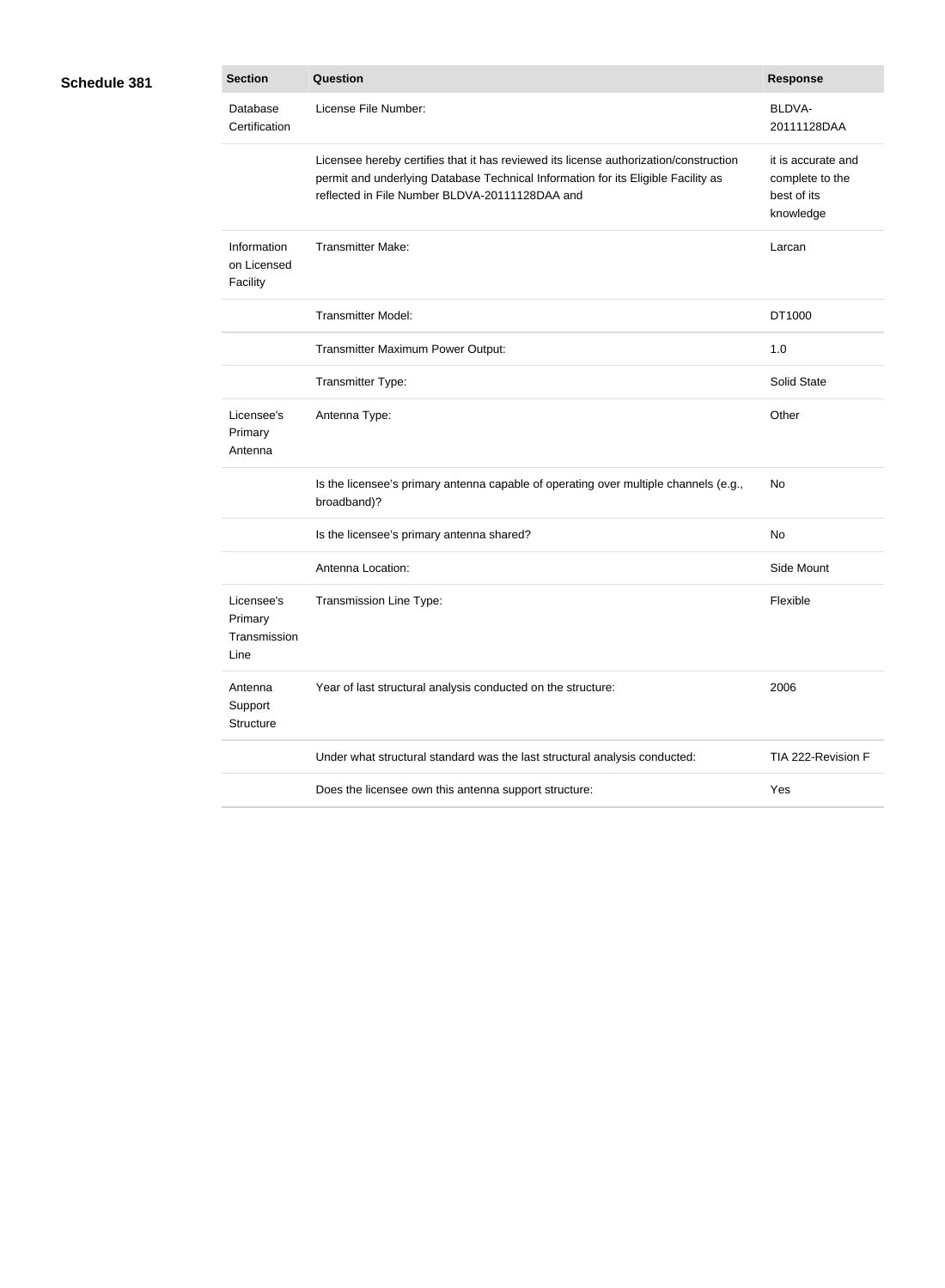|  |                                                   | Question                                                                                                                                                                                                                                                                                                                                                                                                                                                                                                                                                                                                                                                                                                                                                                                                                                                  | <b>Response</b>                                        |
|--|---------------------------------------------------|-----------------------------------------------------------------------------------------------------------------------------------------------------------------------------------------------------------------------------------------------------------------------------------------------------------------------------------------------------------------------------------------------------------------------------------------------------------------------------------------------------------------------------------------------------------------------------------------------------------------------------------------------------------------------------------------------------------------------------------------------------------------------------------------------------------------------------------------------------------|--------------------------------------------------------|
|  | <b>General Certification</b><br><b>Statements</b> | The Applicant waives any claim to the use of any particular<br>frequency or of the electromagnetic spectrum as against the<br>regulatory power of the United States because of the<br>previous use of the same, whether by authorization or<br>otherwise, and requests an Authorization in accordance with<br>this application (See Section 304 of the Communications Act<br>of 1934, as amended.).                                                                                                                                                                                                                                                                                                                                                                                                                                                       |                                                        |
|  |                                                   | The Applicant certifies that neither the Applicant nor any<br>other party to the application is subject to a denial of Federal<br>benefits pursuant to §5301 of the Anti-Drug Abuse Act of<br>1988, 21 U.S.C. §862, because of a conviction for<br>possession or distribution of a controlled substance. This<br>certification does not apply to applications filed in services<br>exempted under §1.2002(c) of the rules, 47 CFR. See §1.<br>2002(b) of the rules, 47 CFR §1.2002(b), for the definition of<br>"party to the application" as used in this certification §1.2002<br>(c). The Applicant certifies that all statements made in this<br>application and in the exhibits, attachments, or documents<br>incorporated by reference are material, are part of this<br>application, and are true, complete, correct, and made in<br>good faith.   |                                                        |
|  | <b>Authorized Party to Sign</b>                   | <b>FAILURE TO SIGN THIS APPLICATION MAY RESULT IN</b><br>DISMISSAL OF THE APPLICATION AND FORFEITURE<br>OF ANY FEES PAID<br>Upon grant of this application, the Authorization Holder may<br>be subject to certain construction or coverage requirements.<br>Failure to meet the construction or coverage requirements<br>will result in automatic cancellation of the Authorization.<br>Consult appropriate FCC regulations to determine the<br>construction or coverage requirements that apply to the type<br>of Authorization requested in this application.<br>WILLFUL FALSE STATEMENTS MADE ON THIS FORM<br>OR ANY ATTACHMENTS ARE PUNISHABLE BY FINE AND<br>/OR IMPRISONMENT (U.S. Code, Title 18, §1001) AND/OR<br>REVOCATION OF ANY STATION AUTHORIZATION (U.S.<br>Code, Title 47, §312(a)(1)), AND/OR FORFEITURE (U.S.<br>Code, Title 47, §503). |                                                        |
|  |                                                   | I certify that this application includes all required and<br>relevant attachments.                                                                                                                                                                                                                                                                                                                                                                                                                                                                                                                                                                                                                                                                                                                                                                        | Yes                                                    |
|  |                                                   | I declare, under penalty of perjury, that I am an authorized<br>representative of the above-named applicant for the<br>Authorization(s) specified above.                                                                                                                                                                                                                                                                                                                                                                                                                                                                                                                                                                                                                                                                                                  | <b>William F St. Pierre</b><br>President<br>07/06/2015 |